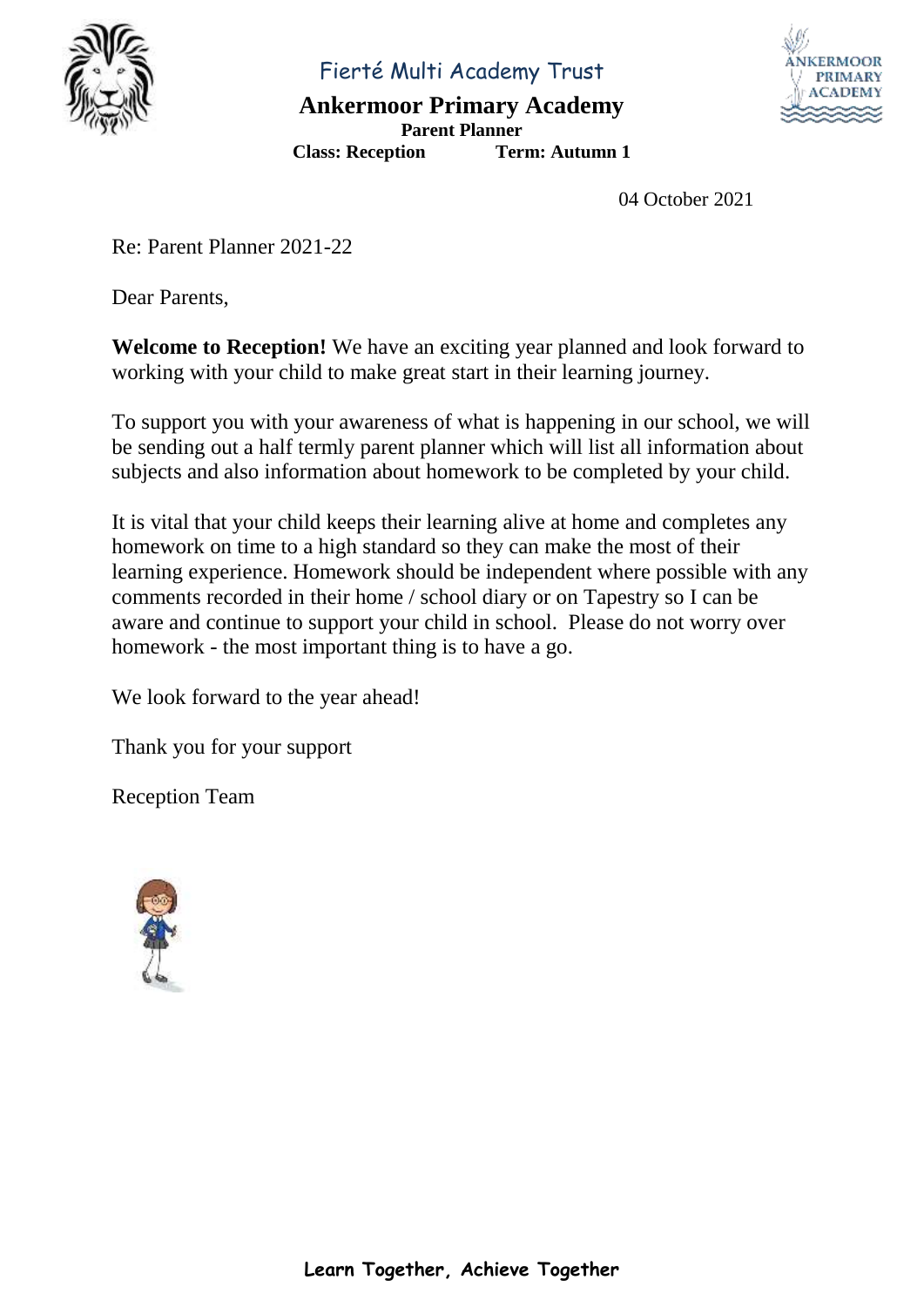

Fierté Multi Academy Trust

## **Ankermoor Primary Academy**



**Class: Reception** 

**Parent Planner**<br> **Ferm: Autumn 1** 

|                            | <b>Subject areas covered in Autumn 1</b>                                                                                                                                             |  |  |
|----------------------------|--------------------------------------------------------------------------------------------------------------------------------------------------------------------------------------|--|--|
| <b>PSED</b>                | Children should be supported to manage emotions, develop a positive sense of self, set                                                                                               |  |  |
|                            | themselves simple goals, have confidence in their own abilities, to persist and wait for                                                                                             |  |  |
|                            | what they want and direct attention as necessary. Through adult modelling and                                                                                                        |  |  |
|                            | guidance, they will learn how to look after their bodies, including healthy eating, and                                                                                              |  |  |
|                            | manage personal needs independently. Through supported interaction with other children,                                                                                              |  |  |
|                            | they learn how to make good friendships, co-operate and resolve conflicts peaceably. These                                                                                           |  |  |
|                            | attributes will provide a secure platform from which children can achieve at school and in                                                                                           |  |  |
|                            | later life.                                                                                                                                                                          |  |  |
| <b>Maths</b>               | Children should be able to <b>count confidently</b> , develop a deep understanding of the<br>numbers to 10, the relationships between them and the patterns within those numbers. By |  |  |
|                            | providing frequent and varied opportunities to build and apply this understanding - such as                                                                                          |  |  |
|                            | using manipulatives, including small pebbles and tens frames for organising counting -                                                                                               |  |  |
|                            | children will develop a secure base of knowledge and vocabulary from which mastery of                                                                                                |  |  |
|                            | mathematics is built.                                                                                                                                                                |  |  |
| $English - writing$        | Through In the Moment learning and focused phonics sessions, children will explore mark                                                                                              |  |  |
|                            | making, giving meaning to marks and labelling.                                                                                                                                       |  |  |
|                            | They will write initial sounds and simple captions and use initial sounds to label characters                                                                                        |  |  |
|                            | $/$ images.                                                                                                                                                                          |  |  |
| <b>Reading - Canine</b>    | Through Reading Practice sessions and Talk for Stories, the children will explore rhymes                                                                                             |  |  |
| <b>Helpers</b>             | and show an interest in stories with repeated refrains. Together we will explore the five key                                                                                        |  |  |
|                            | concepts about print: - print has meaning - print can have different purposes - we read                                                                                              |  |  |
|                            | English text from left to right and from top to bottom - the names of the different parts of a                                                                                       |  |  |
|                            | book.<br>They will also sequence familiar stories through the use of pictures to tell the story,                                                                                     |  |  |
|                            |                                                                                                                                                                                      |  |  |
|                            | recognise initial sounds and engage in extended conversations about stories and learning<br>new vocabulary.                                                                          |  |  |
|                            | We are exploring the canine helpers and how they can help us to explore a book.                                                                                                      |  |  |
| PE (Friday)                | Adults support children to develop their core strength, stability, balance, spatial                                                                                                  |  |  |
|                            | awareness, co-ordination and agility. Gross motor skills provide the foundation for                                                                                                  |  |  |
|                            | developing healthy bodies and social and emotional well-being. Fine motor control and                                                                                                |  |  |
|                            | precision helps with hand-eye co-ordination, which is later linked to early literacy.                                                                                                |  |  |
|                            | Repeated and varied opportunities to explore and play with small world activities, puzzles,                                                                                          |  |  |
|                            | arts and crafts and the practice of using small tools, with feedback and support from adults,                                                                                        |  |  |
|                            | allow children to develop proficiency, control and confidence.                                                                                                                       |  |  |
| <b>Understanding the</b>   | Understanding the world involves guiding children to make sense of their physical world                                                                                              |  |  |
| World                      | and their community. Children will listen to a broad selection of stories, non-fiction,                                                                                              |  |  |
|                            | rhymes and poems that will foster their understanding of our culturally, socially,                                                                                                   |  |  |
|                            | technologically and ecologically diverse world. As well as building important knowledge,<br>this extends their familiarity with words that support understanding across domains.     |  |  |
|                            | Enriching and widening children's vocabulary will support later reading comprehension.                                                                                               |  |  |
| <b>Expressive arts and</b> | It is important that children have regular opportunities to engage with the arts, enabling                                                                                           |  |  |
| design                     | them to explore and play with a wide range of media and materials. The quality and                                                                                                   |  |  |
|                            | variety of what children see, hear and participate in is crucial for developing their                                                                                                |  |  |
|                            | understanding, self-expression, vocabulary and ability to communicate through the                                                                                                    |  |  |
|                            | arts.                                                                                                                                                                                |  |  |
|                            |                                                                                                                                                                                      |  |  |
|                            |                                                                                                                                                                                      |  |  |
|                            |                                                                                                                                                                                      |  |  |
|                            |                                                                                                                                                                                      |  |  |